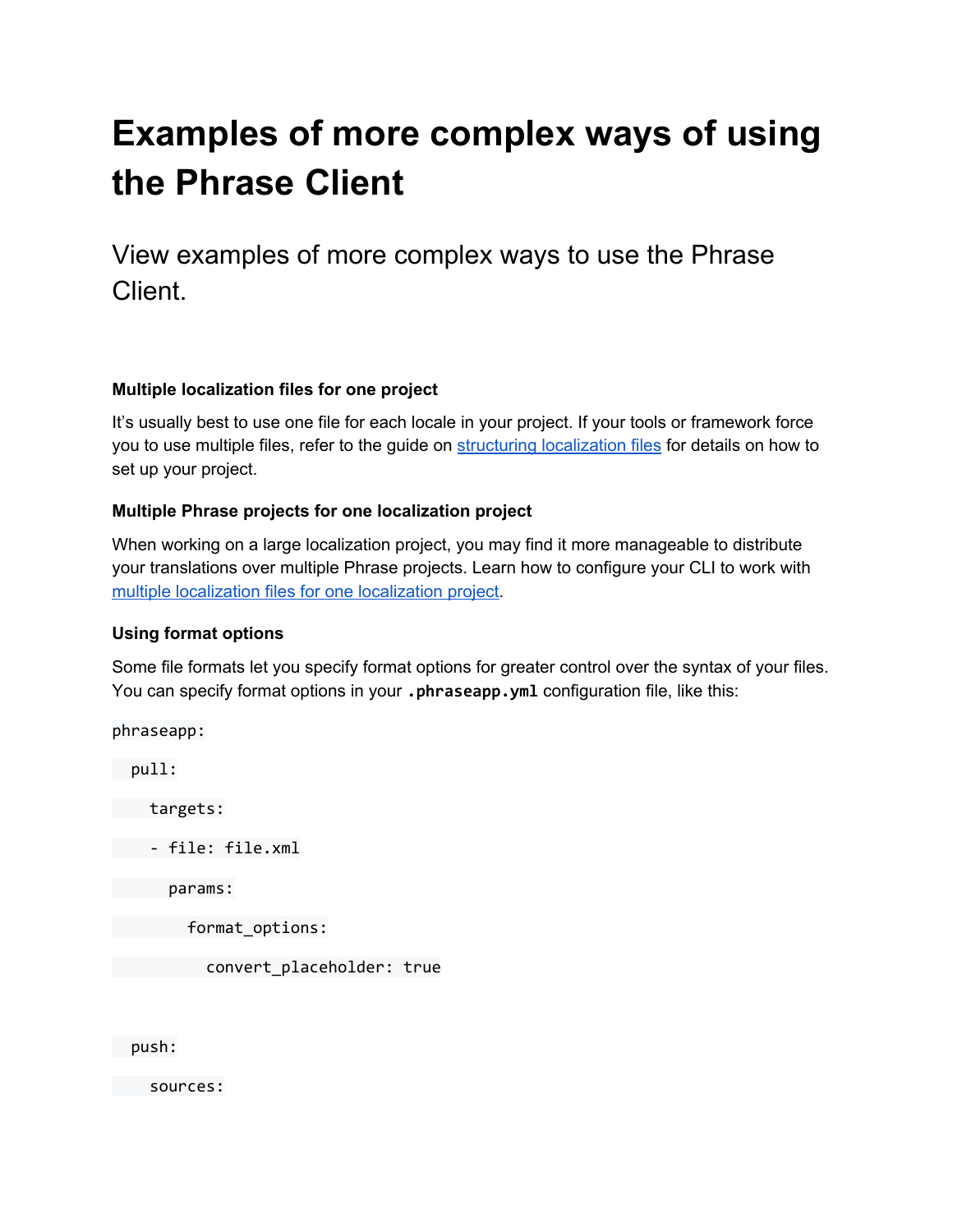```
- file: file.csv
     params:
       format_options:
         column_separator: ";"
```
All available [format](https://help.phrase.com/help/supported-platforms-and-formats?hsLang=en) options for each format are listed in the format guide.

#### **Configuration for Android projects**

It's best to specify each locale explicitly in your **.phraseapp.yml** file. This example shows how **.phraseapp.yml** should look with English as the default language, a German locale, and a German region locale for Austrian German:

phraseapp:

```
access_token:
930dfe3c2736d745c610c46b3d050b5526a45fcs5d01d007e5103a481f9a40cs
project_id: 3dbc6dc4d79eaa48a7af7ebc7ea12ef5
file_format: xml
pull:
targets:
- file: ./app/src/main/res/values/strings.xml
params:
       file_format: xml
       # Unique locale id for English
       locale_id: 17326bf9e3eb422fe1a33bb2faas7af1
- file: ./app/src/main/res/values-de/strings.xml
params:
       file_format: xml
       # Unique locale id for German
       locale_id: 273dxbf9e3eb422fe1a33bb2fad87af1
```